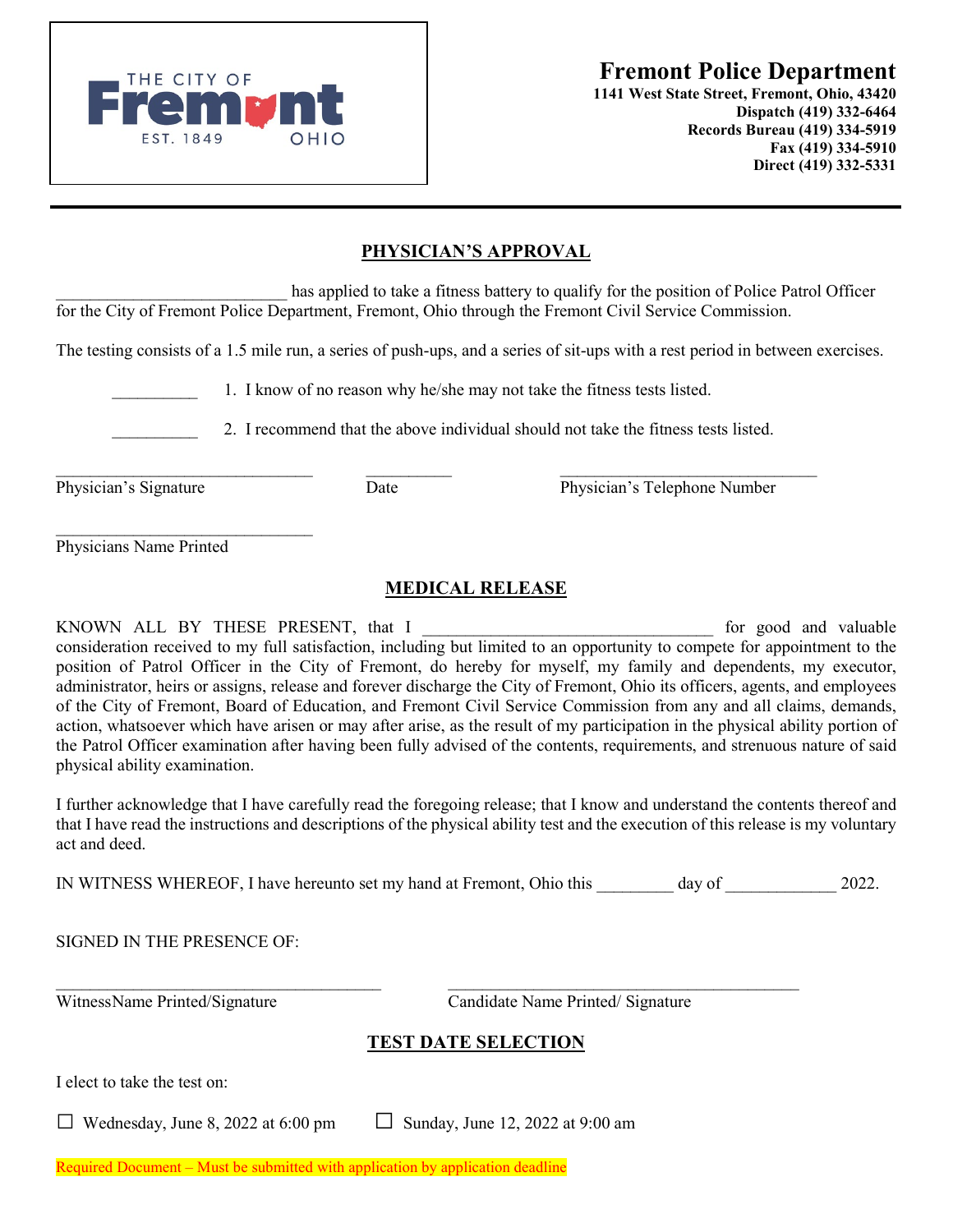THE CITY OF **CONSUMING THE CITY OF CONSUMING THE CITY OF** EST. 1849 OHIO

**1141 West State Street, Fremont, Ohio, 43420 Dispatch (419) 332-6464 Records Bureau (419) 334-5919 Fax (419) 334-5910 Direct (419) 332-5331** 

## **BACKGROUND CHECK RELEASE**

I certify that I have given the Fremont Police Department permission to seek a copy of my arrest/conviction record from the Bureau of Criminal Identification and Investigation, London, Ohio, the Federal Bureau of Investigation, Washington, D.C., or any law enforcement agency. I also authorize the Fremont Police Department to review or obtain copies of my school records including, but not limited to, high school, college, technical or trade schools. I also grant permission for access to my credit history and employment records from past or current employers.

| Signature:              |
|-------------------------|
| Printed Name:           |
| Alias/Maiden Name:      |
| <b>Current Address:</b> |
|                         |
| Date of Birth:          |
| SSN:                    |
|                         |

Agent making request:

Signature of agent making request:

The agent requesting and the Fremont Police Department assumes responsibility for maintaining the confidentiality of the requested information.

Chief of Police, Fremont, Ohio or his designee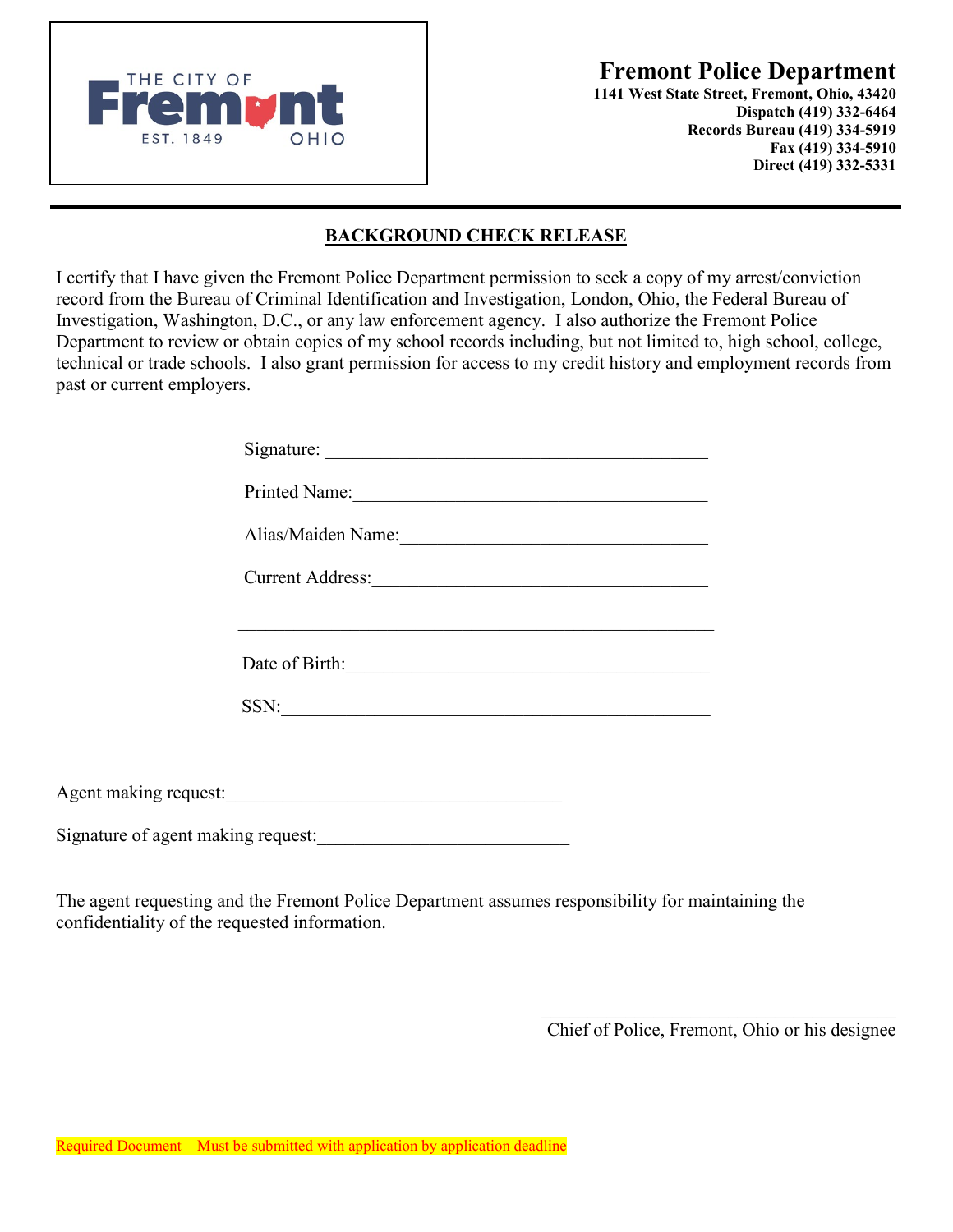

**1141 West State Street, Fremont, Ohio, 43420 Dispatch (419) 332-6464 Records Bureau (419) 334-5919 Fax (419) 334-5910 Direct (419) 332-5331** 

## **CITY OF FREMONT POLICE OFFICER EXAMINATION**

The Fremont Civil Service Commission will hold a regular Police Officer Examination for a position in the City of Fremont, Ohio, with applicants applying online with the National Testing Network.

Physical agility testing will be conducted on **Wednesday, June 8 at 6 pm or Sunday, June 12 at 9 am.** You only need to pick ONE of these test dates. Testing will be held at the Fremont Recreation Complex at 600 St. Joseph St. Fremont, Ohio 43420. You MUST attend one of these dates in order for your application to be considered "complete."

All applicants must be citizens of the United States of America, have a valid permanent resident card, or have intention to become a United States Citizen. Applicants must be or agree to become upon appointment, a resident of the County of Sandusky or a county adjacent to Sandusky County. Applicants must be of a good character and have no record of a felony conviction. Applicants should have a valid driver's license. Applicants must have attained the age of twenty-one (21) on or before the date of appointment.

Applicants, who qualify for military credit and have filed proof of said military qualification by the application deadline, shall receive an additional twenty percent (20%) credit of their composite test score, provided they have achieved a passing score without regard to this credit.

Applicants must pass the written test with a score of 70% or higher and must pass all 3 physical agility test events to be eligible for the aforementioned credits.

Applications must be completed on the National Testing Network no later than **12:00 pm on June 6, 2022.**

The City of Fremont is an Equal Opportunity Employer.

### **Task Analysis Requirements for Performance as a Police Officer**

(The following are examples only and are not intended to be all-inclusive.)

Patrols an assigned area on foot or in a vehicle; checks stores, businesses, houses and other premises for fire, burglary, and other disturbances; investigates and reports suspicious or unsafe conditions. Responds to complaints of criminal occurrences, hazardous conditions, breaches of the peace; submits reports or investigations of criminal and non-criminal matters; conducts continuing or follow up investigations on reported incidents; conducts general patrol for the detection and prevention of criminal acts.

Observes traffic hazards and conditions and acts or recommends with corrections for their abatement; investigates traffic accidents; administers first aid; enforces traffic and parking codes; assists motorists with stalled vehicles; directs traffic; observes and reports unsafe conditions throughout the City.

Makes arrest for violations of laws or ordinances; prepares files, necessary court forms and papers; testifies in court, transports prisoners to court or jail; registers and books prisoners; detains and locates treatment for hazardous or selfendangering individuals; locates lost persons.

May be assigned administrative duties such as record maintenance, procedure or rule development, assist in preparation of administrative reports, may analyze report information to enhance enforcement, investigative, or safety efforts; may assist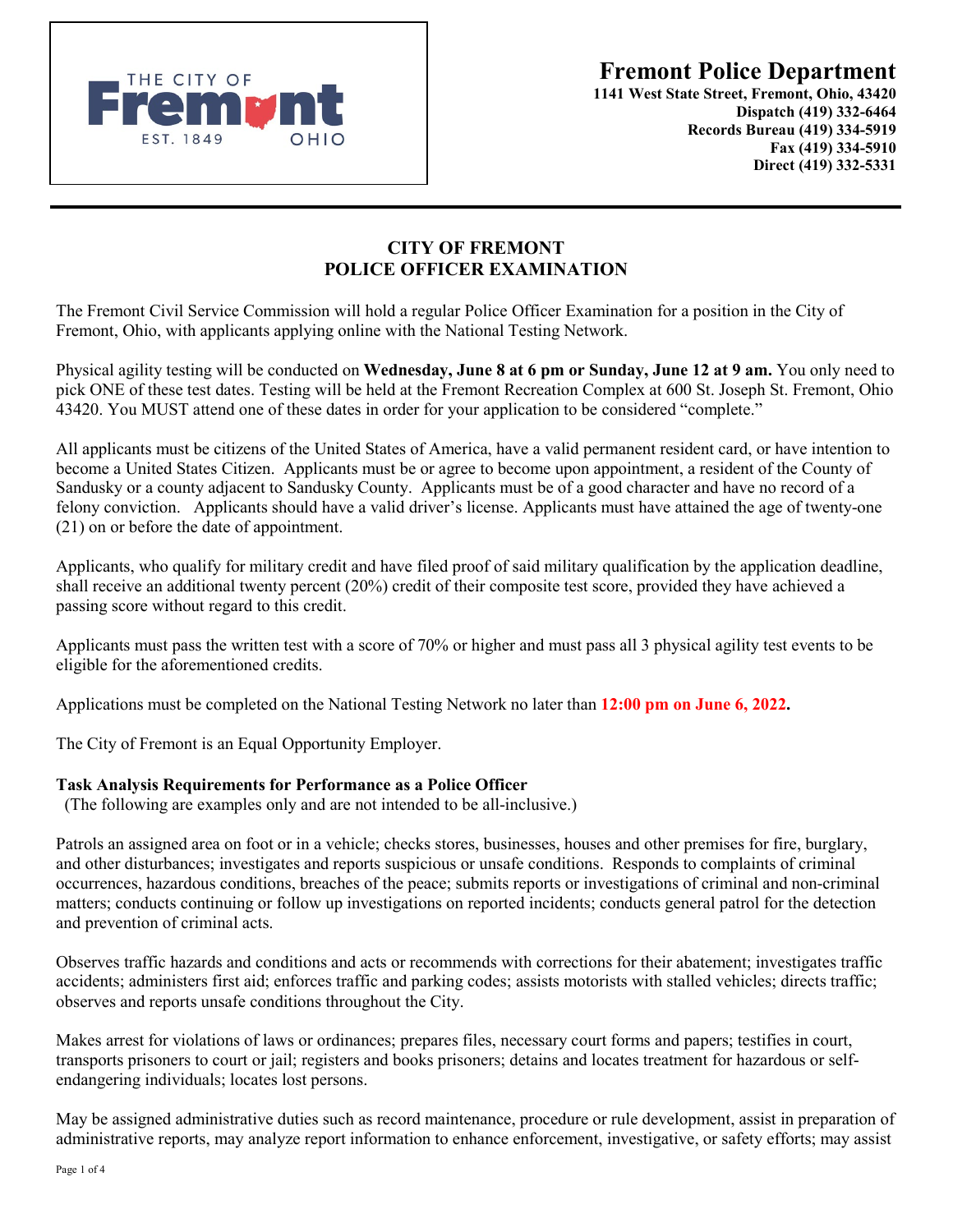

**1141 West State Street, Fremont, Ohio, 43420 Dispatch (419) 332-6464 Records Bureau (419) 334-5919 Fax (419) 334-5910 Direct (419) 332-5331** 

in training new personnel; may perform technical or specialized duties as assigned; operates or maintains departmental equipment, may assist with supervisory tasks during absence of a supervisor; attends training and/or instructional meetings; performs other related law enforcement duties as assigned; cooperates with other governmental agencies; may be called on at any time for emergency duties. Must be able to use and qualify with departmental issued firearms, chemical agents, defensive weapons and other assigned equipment. Must be able to work varied shift assignments, in all weather conditions, all environments, and topography and carry out assigned duties in hazardous and hostile situations related to law enforcement and assignments.

#### **Essential Skills and Abilities:**

Ability to deal effectively and courteously with others; ability to see and hear accurately to observe situations; ability to analyze and record scenarios analytically; ability to demonstrate sound judgment under stress and to react quickly and calmly in emergencies; ability to express oneself clearly and concisely, orally and in writing; ability to understand and interpret laws, ordinances, and regulations so as to enforce them with firmness, tact and impartiality; ability to develop skills in the use and care of firearms and in the operation of vehicles and departmental equipment.

#### **Minimum Qualifications:**

Any combination of training and experience, which indicates possession of the knowledge, skills and abilities, listed above.

#### **Special Requirements:**

Incumbent must be a licensed driver with a good driving record as evidence by: insurability, as determined by the City's motor vehicle insurance carrier; free of felonious driving conditions; or six (6) point B.M.V. administrative actions within the past three years; and eligible to obtain an Ohio driver's license within thirty (30) days of appointment to the position. Must be able to maintain a good driving record at all times.

The incumbent is expected to keep himself/herself in physical condition sufficient to engage in strenuous physical activity, involving lifting strength, endurance and flexibility.

Incumbent must have no felonious convictions for any offense, or any undetected felonious criminality for which criminal liability may still invoke; no first-degree misdemeanor or offense of violence over the last five (5) years. Meet all requirements of Fremont Civil Service Commission for Police applicant.

#### **Essential/Critical Functions:**

The functions specified below are the fundamental job duties which an employee must be able to perform based on supervisory/incumbent interviews relative to: the purpose of the position; the availability of others to perform the function; and/or the serious nature of the consequences of not requiring the incumbent to perform the function.

#### **Physical Requirements:**

The majority of the work is done while sitting with intermittent periods of standing and walking. Requirements include:

- Ability to communicate information both orally and in writing.
- Ability to walk, run, stand or sit for extended or intermittent periods of times.
- Ability to listen, comprehend, and respond to discussions involving either one-to-one or group settings.
- Ability to remain alert and watchful during assigned duty hours.
- Ability to transport individuals, paperwork, or related material evidence for short distances, which may require climbing stairs.
- Ability to address groups of assorted sizes in diverse settings.
- Ability to withstand extremes of climate exposure and potential exposure to health and safety hazards.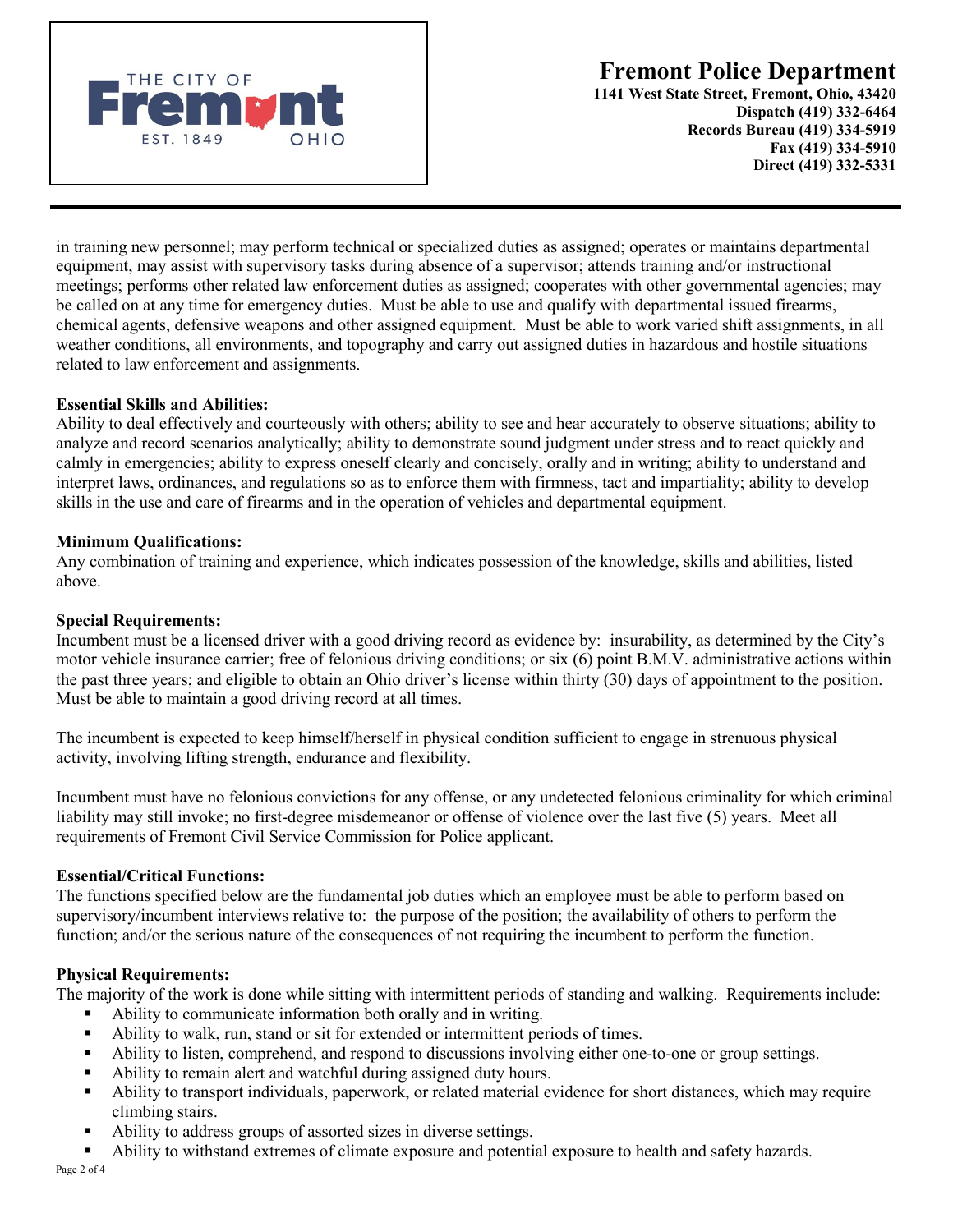



**1141 West State Street, Fremont, Ohio, 43420 Dispatch (419) 332-6464 Records Bureau (419) 334-5919 Fax (419) 334-5910 Direct (419) 332-5331** 

- Ability to demonstrate, strength, endurance, and flexibility while wearing job related equipment weighing up to 25 pounds and performing such functions as lifting, pulling, or pushing.
- Ability to operate job related equipment, including a motor vehicle, while performing multiple tasks such as radio operations, observations and note taking.
- Ability to distinguish frequencies and sound sources.
- Ability to make visual observations, involving color differentiation and accurate estimates of distance entailing depth perception.
- Sufficient manual dexterity to operate job related equipment such as radios, telephones, firearms, handcuffs, cameras, etc.
- Ability to affect physical restraint of angry violent people.
- Ability to pass and maintain the standards of the department's general fitness examination as it relates to the essential functions of the position.

#### **Mental requirements:**

The position involves investigative skills, which demand predominately accurate and effective mental activity. Requirements include.

Ability to logically order information to report on, react to a given situation, which may include serious consequences.

- Ability to inspire the trust and confidence of others.
- Ability to make decisions with limited information under stress.
- Ability to cope with and diffuse situations involving angry difficult people.
- Ability to operate in the absence of clear expectations, precedence, or procedures.
- Ability to concentrate on a given task for extended periods of time.
- Ability to perform basic math functions (e.g. add, subtract, multiply, and divide whole numbers, fractions and decimals and to calculate percentages.
- Ability to compute job-related formulas in order to accurately measure distances and to complete investigations.
- Reading skills to encompass multiple levels of difficulty from basic instructions to technical material of a time sensitive nature.
- Ability to prioritize work loads while coordinating multiple demands.
- Ability to visualize scenarios when presented as written plans or oral instructions. Ability to compare letters, numbers or patterns quickly and accurately.
- Ability to demonstrate mature judgment and reasoning at all times.